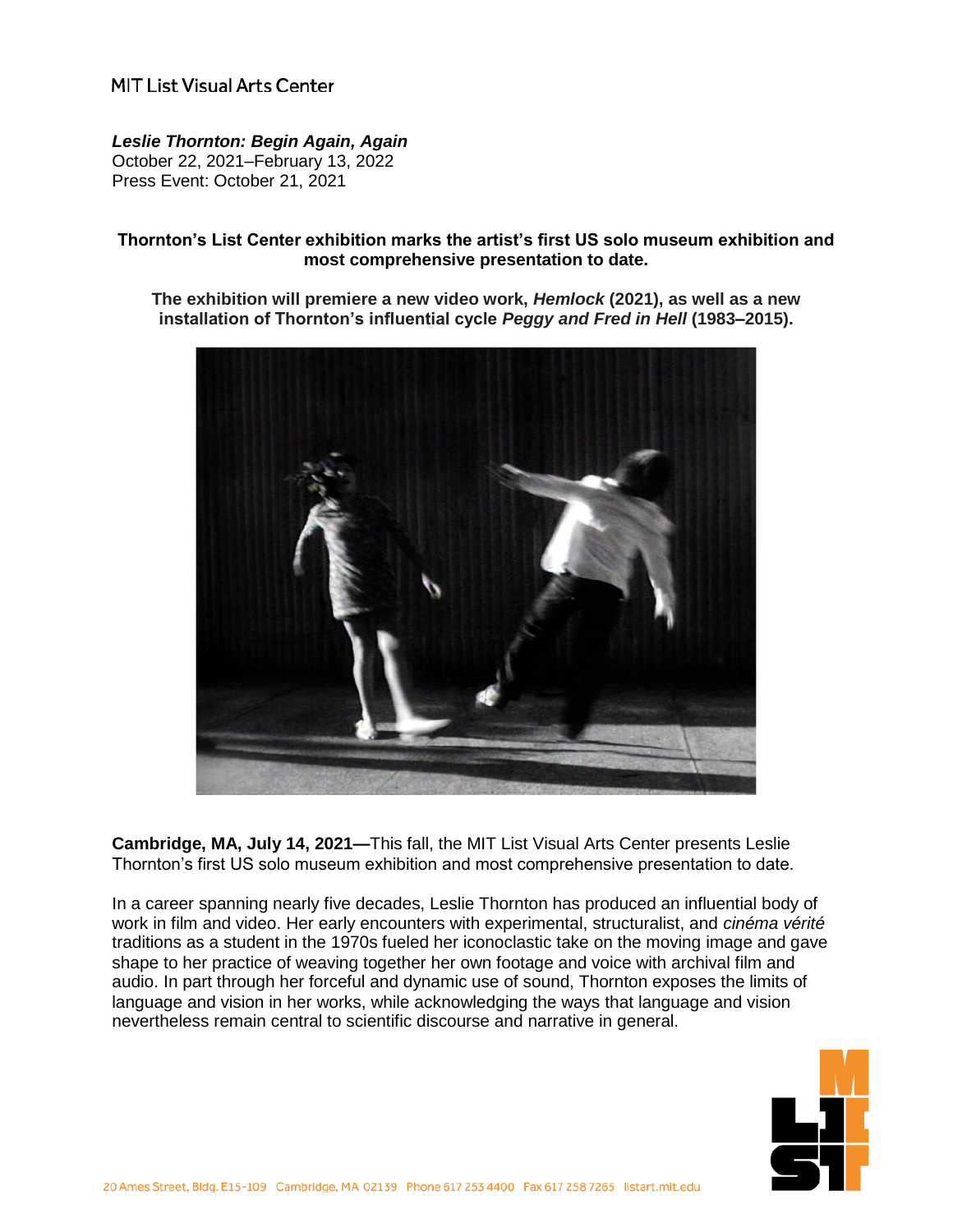# **MIT List Visual Arts Center**

The relationship between technology, power, and violence is an enduring concern for Thornton. In early works, such as *X-TRACTS* (1975), *All Right You Guys* (1976) and *Jennifer, Where Are You?* (1981), Thornton contends with the basic conditions of representation in film and how the camera itself wields power. In *Let Me Count the Ways* (2004–ongoing) and *Cut From Liquid to Snake* (2018), Thornton takes up the United States' history of nuclear warfare—a subject fraught with personal resonance for her, as both her father and grandfather were involved in the Manhattan Project, the top-secret effort that produced the atomic bombs that the U.S. dropped on Japan in the final weeks of World War II. A touchstone of experimental film, *Peggy and Fred in Hell* is a multi-chapter work in film and video that surfaces the Cold War-era anxieties that shaped Thornton's formative years and plumbs the psychological impact of technology in the decades since.

Thornton's recent film *Ground* (2020) embeds the voice of a physicist discussing particle decay within elegant yet foreboding technological landscapes. *Hemlock* (2021), which debuts in this exhibition, complements and builds on *Ground*. In this newly-commissioned two channel video, conversations about particle physics, multi-dimensional universes, and anti-matter overlay shallow-focus shots taken in the woods of New Hampshire that reveal intimate patterns of growth and decomposition.

The exhibition's title, *Begin Again, Again*—borrowed from a line in *Peggy and Fred in Hell* alludes to human-made cycles of destruction and renewal as well the hallmarks of Thornton's practice: an accumulation and repetition of images and language and a radically open-ended approach to observing, processing, and understanding.

Thornton's exhibition is organized by Natalie Bell, Curator, MIT List Visual Arts Center.

Accompanying the exhibition, Sternberg Press will publish the artist's first monograph in Spring 2022, including contributions by Bell, Erika Balsom, Rosalyn Deutsche, Su Friedrich, Chrissie Iles, Shanay Jhaveri, Dan Kidner, Chris Kraus, Mason Leaver-Yap, James Richards, and Milan Ther.

**Leslie Thornton** (b. 1951, Knoxville, TN) lives and works in New York. Her work has been exhibited and widely screened internationally at: documenta 12, Kassel; The Whitney Museum of American Art, MoMA PS1, and Artists Space in New York; Tate Modern and Raven Row in London; the Walker Art Center, Minneapolis; Centre d'Art Contemporain Genève; and at the Rotterdam, Berlin, Buenos Aires, and New York Film Festivals, among many others. Recent solo and two-person exhibitions have taken place at Kunstverein Nürnberg (2020); Malmö Konsthall (2019); Secession, Vienna (2018); Künstlerhaus Stuttgart (2018); as well as Brooklyn Academy of Music (2016). Thornton is the recipient of two Rockefeller Fellowships, a Guggenheim Fellowship, the Maya Deren Award for Lifetime Achievement, and the first Alpert Award in the Arts.

*Leslie Thornton: [Begin Again, Again](https://listart.mit.edu/exhibitions/leslie-thornton)* is made possible with the support of Fotene & Tom Coté, Audrey & James Foster, Idee German Schoenheimer, Joyce Linde, Cynthia & John Reed, and Sara-Ann & Robert Sanders. This exhibition is also supported by generous donors to the 2020 McDermott Award Gala, hosted by the Council for the Arts at MIT.